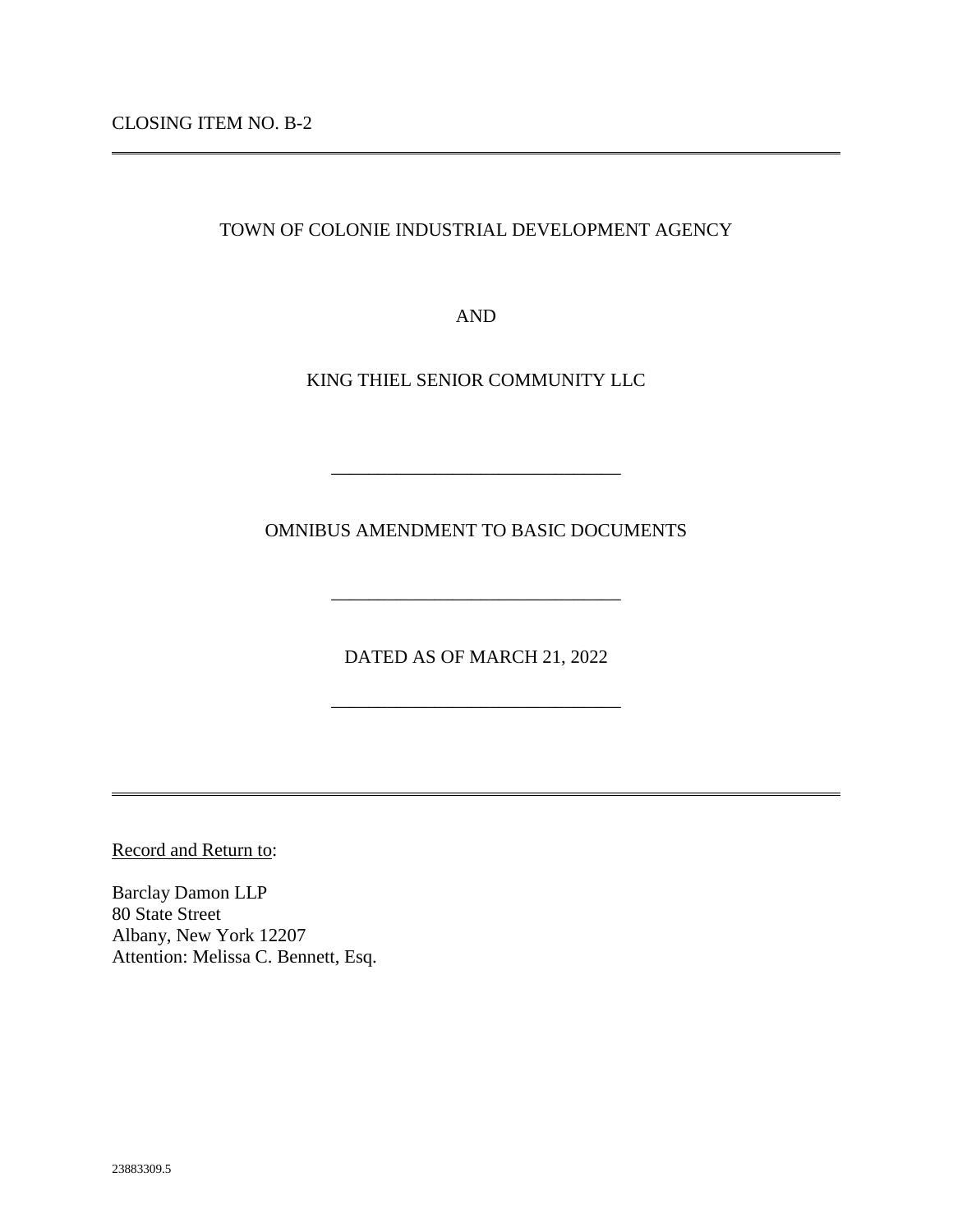#### OMNIBUS AMENDMENT TO BASIC DOCUMENTS

THIS OMNIBUS AMENDMENT TO BASIC DOCUMENTS (this "Omnibus Amendment"), dated as of the  $21<sup>st</sup>$  day of March, 2022 is by and between the TOWN OF COLONIE INDUSTRIAL DEVELOPMENT AGENCY, a public benefit corporation organized and existing under the laws of the State of New York having an office for the transaction of business located at 347 Old Niskayuna Road, Latham, New York 12110 (the "Agency"), and KING THIEL SENIOR COMMUNITY LLC, a New York limited liability company organized and existing under the laws of the State of New York, having an office for the transaction of business located at 17 Elks Lane, Latham, New York 12110 (the "Company").

### WITNESSETH:

WHEREAS, Title 1 of Article 18-A of the General Municipal Law of the State of New York (the "Enabling Act") was duly enacted into law as Chapter 1030 of the Laws of 1969 of the State of New York; and

WHEREAS, the Enabling Act authorizes and provides for the creation of industrial development agencies for the benefit of the several counties, cities, villages and towns in the State of New York (the "State") and empowers such agencies, among other things, to acquire, construct, reconstruct, lease, improve, maintain, equip and dispose of land and any building or other improvement, and all real and personal properties, including, but not limited to machinery and equipment deemed necessary in connection therewith, whether or not now in existence or under construction, which shall be suitable for manufacturing, warehousing, research, commercial, or industrial purposes, in order to advance the job opportunities, health, general prosperity and economic welfare of the people of the State and to improve their standard of living; and

WHEREAS, the Enabling Act further authorizes each such agency to lease or sell any or all of its facilities and to issue its bonds for the purpose of carrying out any of its corporate purposes and, as security for the payment of the principal and redemption price of and interest on any such bonds so issued and any agreements made in connection therewith, to mortgage and pledge any or all of its facilities, whether then owned or thereafter acquired, and to pledge the revenues and receipts from the lease or sale thereof to secure the payment of such bonds and interest thereon; and

WHEREAS, the Agency was created, pursuant to and in accordance with the provisions of the Enabling Act, by Chapter 232 of the Laws of 1977, as amended by Chapter 594 of the Laws of 1980 of the State, as amended (collectively, with the Enabling Act, the "Act") and is empowered under the Act to undertake the Project (as hereinafter defined) in order to advance the job opportunities, health, general prosperity and economic welfare of the people of the State and improve their standard of living; and

WHEREAS, on or about May 10, 2016, the Agency undertook a project (the "Project") on behalf of Colonie Senior Service Centers, Inc. ("CSSC") consisting of the following: (A)(1) the acquisition of a leasehold interest in an approximately 14.13 acres of land located at 17 Elks Lane in the Town of Colonie, Albany County, New York (the "Land"), and the existing building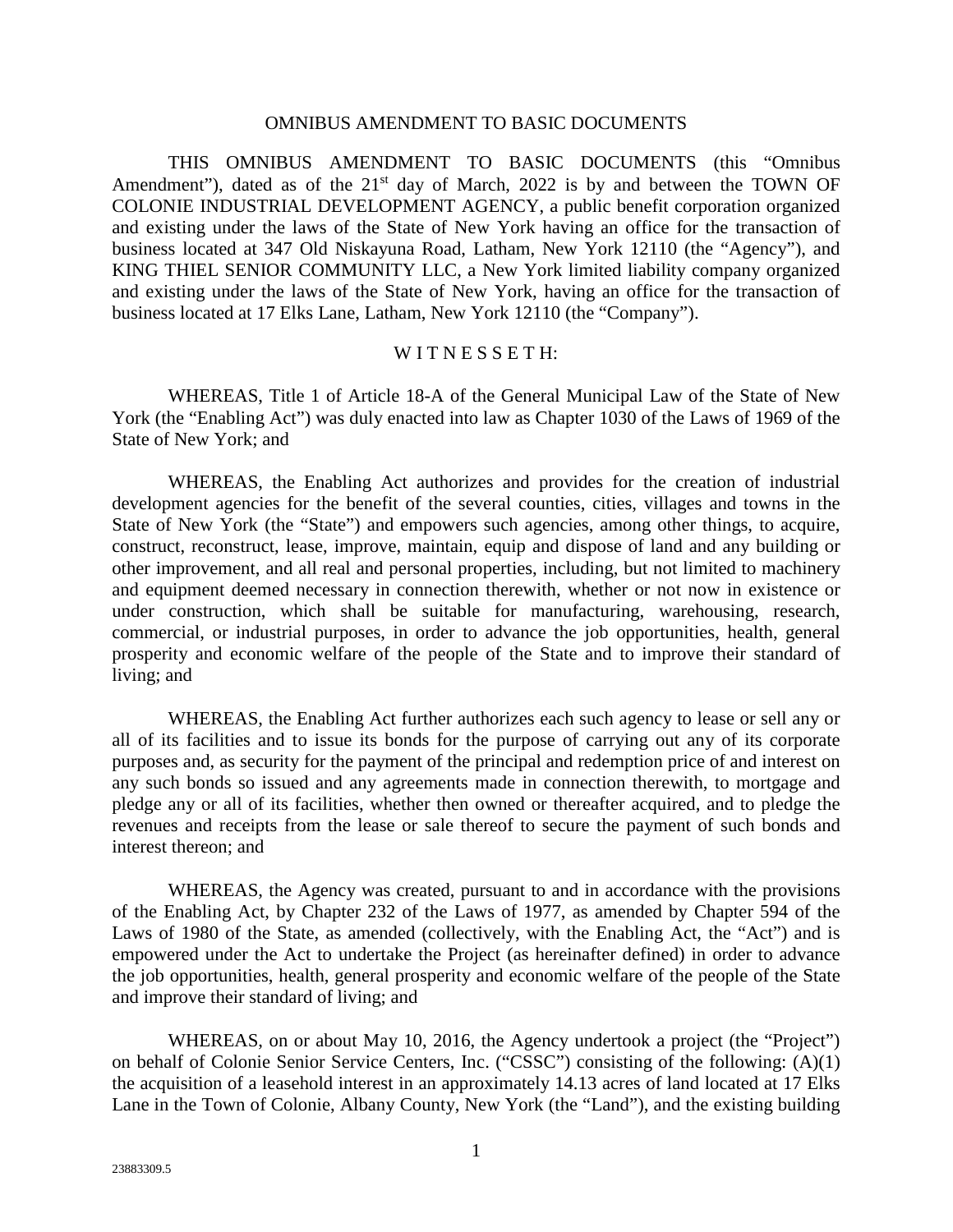located thereon (the "Existing Building"), (2) the demolition of the Existing Building, (3) construction of a one 3-story building consisting of (a) 96 units of affordable senior housing for senior citizens of low and moderate income, and (b) an approximately 5,000 square foot senior center (collectively, the "Facility"), and (4) the acquisition and installation therein and thereon of various machinery and equipment (the "Equipment") (the Land, the demolition of the Existing Building, the Facility and the Equipment being collectively referred to as the "Project Facility"); (B) the granting of certain "financial assistance" (within the meaning of Section 854(14) of the Act) with respect to the foregoing, including potential exemptions from real estate transfer taxes and real property taxes; and (C) the lease (with an obligation to purchase) or sale of the Project Facility to CSSC or such other person as may be designated by CSSC and agreed upon by the Agency (collectively, the "Original Financial Assistance"); and (C) the lease (with an obligation to purchase) or sale of the Project Facility to CSSC or such other person as may be designated by CSSC and agreed upon by the Agency; and

WHEREAS, in connection with the Project, the Agency and CSSC entered into the following documents (hereinafter collectively referred to as the "Basic Documents"): (A) an underlying lease agreement (and a memorandum thereof) dated as of May 1, 2016 (the "Underlying Lease") by and between CSSC and the Agency, pursuant to which, among other things, the Agency acquired a leasehold interest in the Land and the improvements located on the Land; (B) a lease agreement (and a memorandum thereof) dated as of May 1, 2016 (the "Lease Agreement" and, collectively with the Underlying Lease, the "Leases") by and between the Agency and CSSC, pursuant to which, among other things, CSSC agreed to undertake and complete the Project as agent of the Agency and CSSC further agreed to lease the Project Facility from the Agency and, as rental thereunder, to pay the Agency's administrative fee relating to the Project and to pay all expenses incurred by the Agency with respect to the Project; (C) a payment in lieu of tax agreement dated as of May 1, 2016 (the "Original PILOT Agreement") by and between the Agency and CSSC, pursuant to which CSSC agreed to make payments in lieu of taxes; and (D) various certificates relating to the Project (collectively, the "2016 Transaction Documents"); and

WHEREAS, to secure its obligations under the Original PILOT Agreement, the Operating Company executed a mortgage in favor of the Agency dated as of May 1, 2016 (the "2016 PILOT Mortgage" and collectively with the 2016 Transaction Documents, the "2016 Basic Documents"); and

WHEREAS, a Memorandum of Underlying Lease was recorded on May 18, 2016 as Instrument Number R-2016-10598 in the records of the Clerk of Albany County; and

WHEREAS, a Memorandum of Lease Agreement was recorded on May 18, 2016 as Instrument Number R-2016-10599 in the records of the Clerk of Albany County; and

WHEREAS, the 2016 PILOT Mortgage was recorded on May 18, 2016 as Instrument Number R-2016-10603 in the records of the Clerk of Albany County; and

WHEREAS, the Original PILOT Agreement was filed with the Assessor's Office in the Town of Colonie; and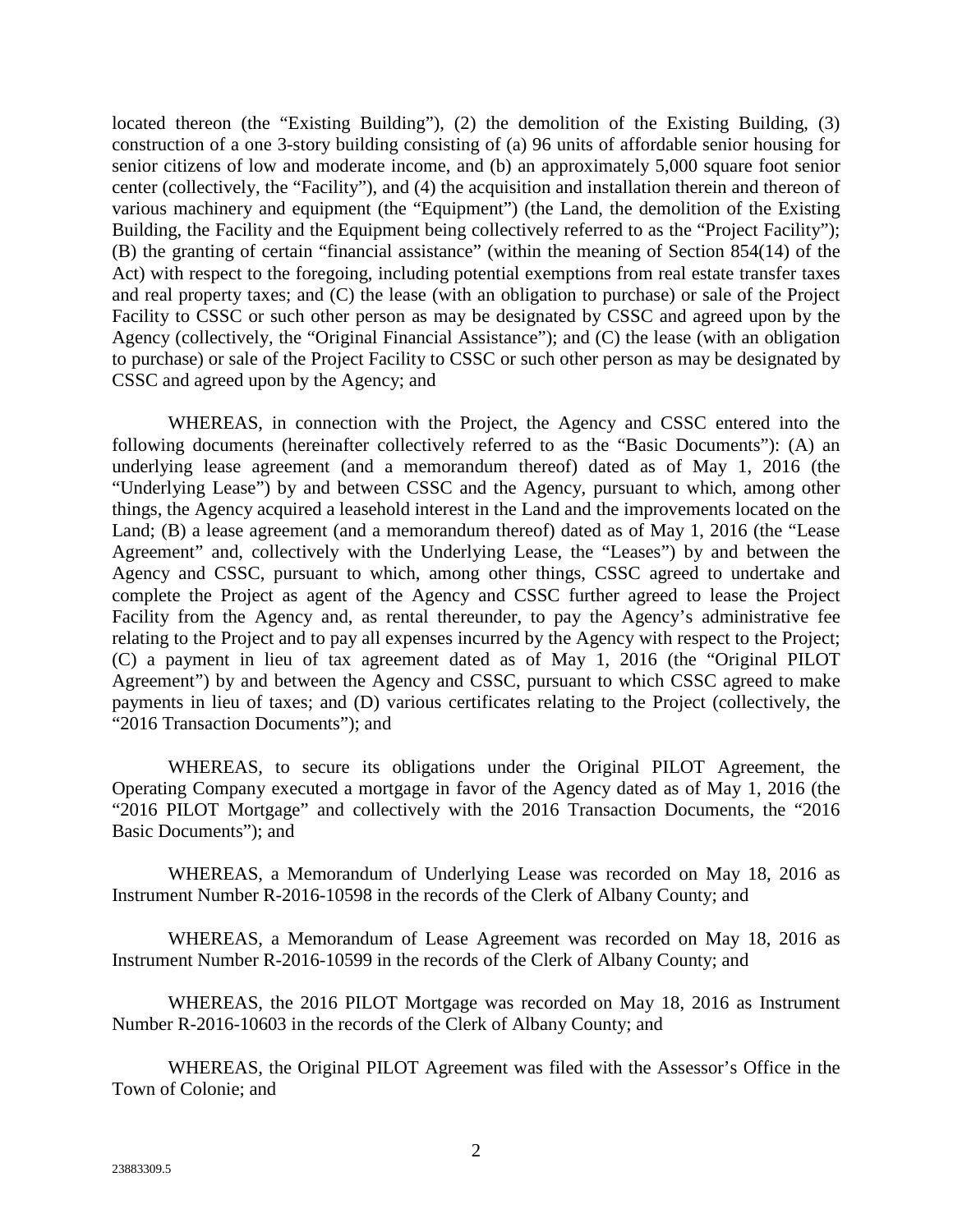WHEREAS, CSSC and King Thiel Senior Community LLC (the "Company") submitted an application (the "Application") to the Agency, which Application described the refinancing of the Project by CSSC, including a transfer of ownership of the Project Facility from CSSC to the Company (which shall be 100% owned by CSSC), and which Application requested that the Agency (A) consent to the assignment of the 2016 Basic Documents from CSSC to the Company (the "Assignment") and the amendment of the Original PILOT Agreement; and (B) approve additional financial assistance to the Company in the form of (i) additional real property tax exemption benefits; and (ii) a mortgage recording tax exemption (collectively, the "Original Additional Financial Assistance"); and

WHEREAS, by resolution duly adopted on June 21, 2021 (the "Public Hearing/Deviation Process Resolution") authorized a public hearing in compliance with the provisions of Section 859-a of the Act and the deviation process in compliance with the provisions of Section 874(4)(b) of the Act and the Agency's UTEP with respect to the Original Additional Financial Assistance; and

WHEREAS, pursuant to the authorization contained in the Public Hearing/Deviation Process Resolution, the Agency: (A) caused notice of public hearing of the Agency (the "Public Hearing") pursuant to Section 859-a of the Act, to hear all persons interested in the Original Additional Financial Assistance being contemplated by the Agency with respect to the Project, to be mailed on July 7, 2021 to the chief executive officers of the county, the town and the school district in which the Project Facility is or is to be located (each an "Affected Tax Jurisdiction" and collectively, the "Affected Tax Jurisdictions"), (B) caused notice of the Public Hearing to be published on July 8, 2021 in the Times Union, a newspaper of general circulation available to the residents of the Town of Colonie, Albany County, New York, and (C) conducted the Public Hearing on July 19, 2021 at 6:00 p.m. at the Town of Colonie Memorial Town Hall, Town Hall Main Meeting Room, 534 New Loudon Road, Latham, New York 12110; and

WHEREAS, pursuant to the authorization contained in the Public Hearing/Deviation Process Resolution and in compliance with the provisions of Section 874(4)(b) of the Act and the UTEP, the Agency caused a letter (the "PILOT Deviation Letter") to be mailed on July 7, 2021 to the chief executive officers of each Affected Tax Jurisdiction, informing said individuals that the Agency would, at its meeting to be held on July 19, 2021, consider a proposed deviation from the UTEP with respect to the Proposed Amended PILOT Agreement to be entered into by the Agency with respect to the Project Facility and the reasons for said proposed deviation; and

WHEREAS, pursuant to a resolution duly adopted on July 19, 2021 the Agency: (A) approved the transfer of the Project Facility by CSSC to the Company and consented to the assignment by CSSC and the assumption by the Company of the 2016 Transaction Documents; (B) determined to enter into any documents necessary to be executed and delivered by the Agency in connection with the Assignment (the "Assigned Documents"); (C) determined to grant to CSSC and the Company the Original Additional Financial Assistance with respect to the Project; and (D) determined to enter into the 2021 Transaction Documents (as hereinafter defined); and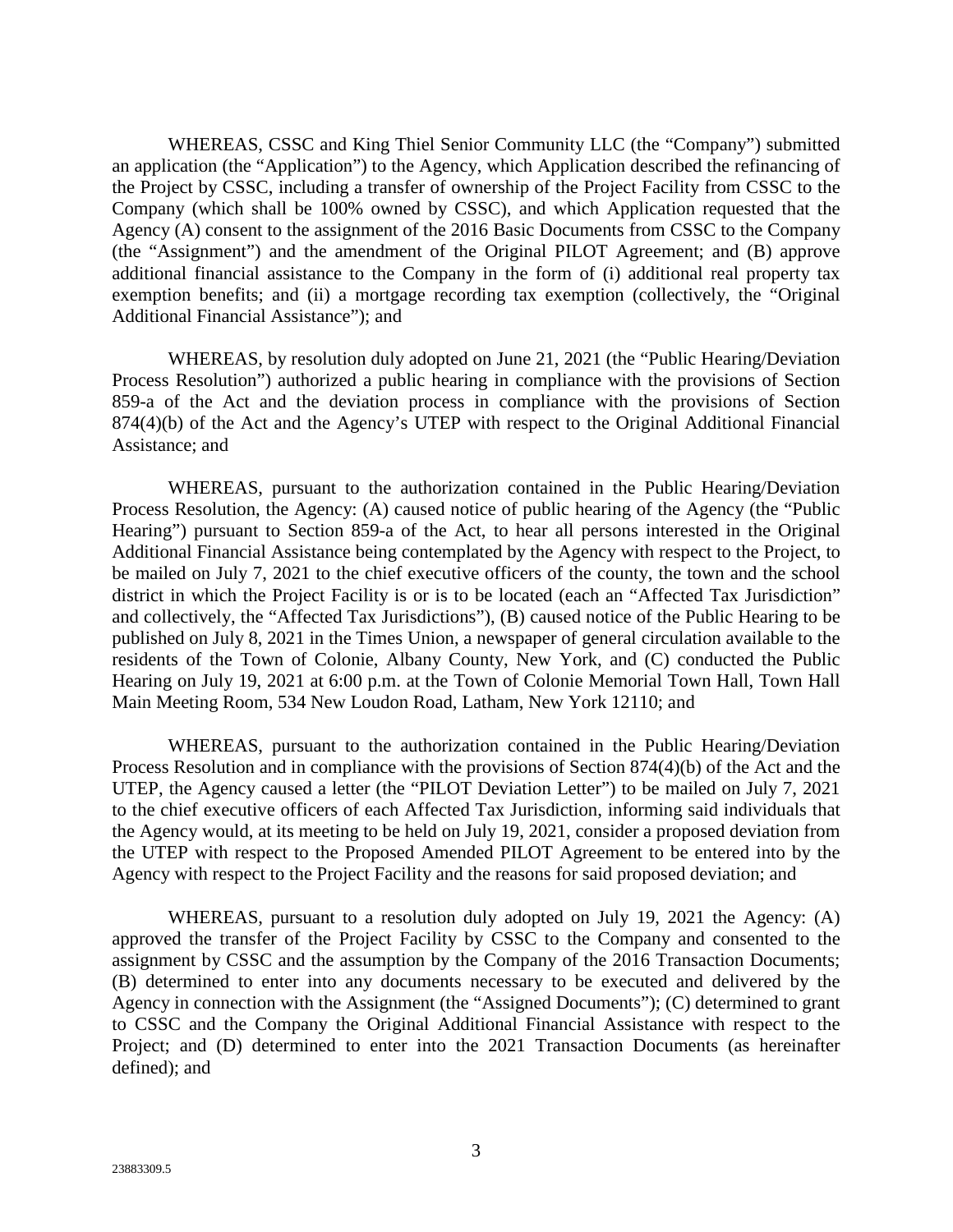WHEREAS, the Company has notified the Agency that the Company rescinds its request to the Agency for financial assistance in the form of mortgage recording tax exemption benefits (the Original Additional Financial Assistance as so modified, the "Additional Financial Assistance"); and

WHEREAS, CSSC has transferred all of its right, title and interest in and to the Mortgaged Property to the Company; and

WHEREAS, CSSC has assigned to the Mortgagor and the Company assumed from CSSC the obligations of CSSC under, among other documents, the Original PILOT Agreement and the 2016 PILOT Mortgage, pursuant to an omnibus assignment and assumption agreement dated March 21, 2022 (the "Assignment and Assumption"), and the Agency has consented to such Assignment and Assumption; and

WHEREAS, in order to consummate the granting of the Additional Financial Assistance, the Agency proposes to enter into the following documents (collectively, the "2021 Transaction Documents"): (A) this Omnibus Amendment; (B) an amended and restated payment in lieu of tax agreement (the "Amended PILOT Agreement") by and between the Agency and the Company, pursuant to which the Company will agree to make payments in lieu of taxes in accordance with the terms set forth therein; (C) a project agreement (the "Project Agreement") that complies with the requirements of Section 859-a(6) of the Act; and (D) various certificates relating to the Additional Financial Assistance; and

WHEREAS, to secure its obligations under the Amended PILOT Agreement, the Company will execute an amended and restated PILOT Mortgage (the 2016 PILOT Mortgage as so amended, the "Amended PILOT Mortgage"); and

WHEREAS, the Agency will file with the assessor and mail to the chief executive officers of each "affected tax jurisdiction" (within the meaning of such quoted term in Section 854(16) of the Act) a copy of a New York State Board of Real Property Services Form RP-412-a (the form required to be filed by the Agency in order for the Agency to obtain a real property tax exemption with respect to the Project Facility under Section 412-a of the Real Property Tax Law) (the "Real Property Tax Exemption Form") relating to the Amended PILOT Agreement;

NOW, THEREFORE, in consideration of the mutual covenants herein contained and other good and valuable consideration the receipt and sufficiency of which are hereby acknowledged it is mutually agreed as follows:

# **SECTION 1. AMENDMENT OF EXISTING TRANSACTION DOCUMENTS**.

(A) All references to the terms "Bank", "Company", "Mortgage", "Payment in Lieu of Tax Agreement", "PILOT Mortgage" in the 2016 Transaction Documents shall be deemed to be references to the "Company", "Lender", "Mortgages", "Payment in Lieu of Tax Agreement" and "PILOT Mortgage" and "Term" as defined in Section 4 of this Omnibus Agreement.

(B) All notices, certificates and other communications that must be delivered to the Company pursuant to any of the 2016 Transaction Documents shall be delivered as follows: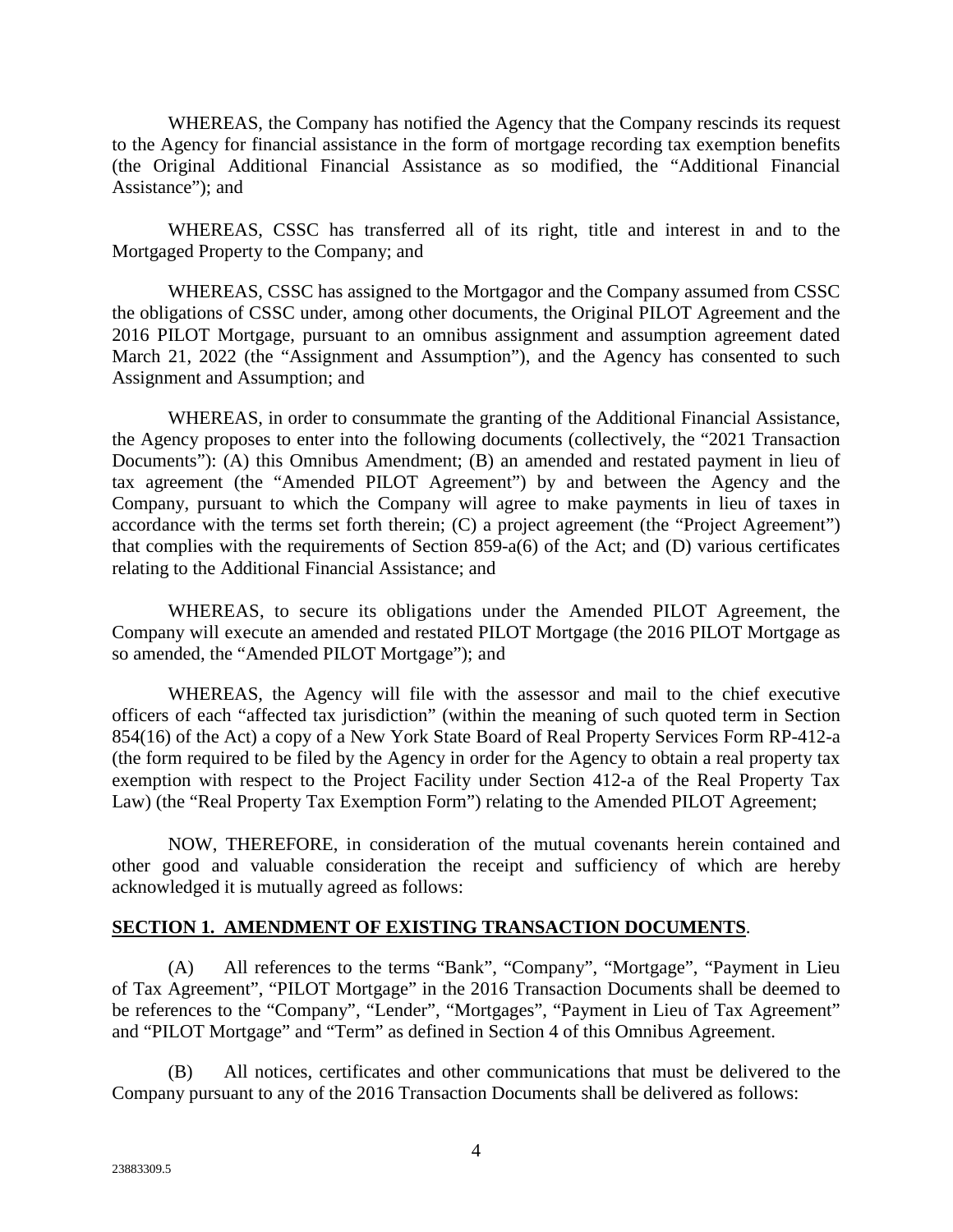King Thiel Senior Community LLC 17 Elks Lane Latham, New York 12110 Attention: Diane Conroy LaCivita, Executive Director

With a copy to:

Rowlands, LeBrou & Griesmer, PLLC 11 British American Boulevard Latham, New York 12110 Attention: Richard E. Rowlands, Esq.

(C) The legal description in each of the 2016 Transaction Documents as of the date hereof is hereby deleted in its entirety and replaced with the legal description contained in Exhibit A attached to this Omnibus Agreement.

**SECTION 2. AMENDMENT TO UNDERLYING LEASE**. The following Section is hereby added to the Underlying Lease following Section 3.10 thereof:

SECTION 3.11. SUBORDINATION OF UNDERLYING LEASE. This Underlying Lease and any and all modifications, amendments, renewals and extensions thereof is subject and subordinate (except with respect to the Unassigned Rights) to the Mortgage and any mortgage or mortgages that may be granted by the Company and the Agency on the Project Facility or any portion thereof, including and to any and all refinancings, modifications, amendments, consolidations, extensions, renewals, replacements and increases thereof.

**SECTION 3. AMENDMENT OF MEMORANDUM OF UNDERLYING LEASE**. The text in the third paragraph of the Memorandum of Underlying Lease is hereby deleted in its entirety and replaced with the following*:*

The Underlying Lease provides for the rental of the Premises for a term (the "Term") commencing as of May 1, 2016 and expiring on the earlier to occur of (A) February 28, 2057, or (B) so long as neither the term of a lease agreement dated as of May 1, 2016 (the "Lease Agreement") by and between the Agency and the Company nor the Company's right of possession as lessee thereunder shall have been terminated by the Agency pursuant to Article X thereof, the termination of the Lease Agreement. The Underlying Lease obligates the Agency, among other things, to pay rent of \$1.00 for the Term.

# **SECTION 4. AMENDMENT TO LEASE AGREEMENT**.

**(A)** Section 1.1 of the Lease Agreement shall be amended to amend the definitions of "Basic Documents", "Company", "Mortgage", "Payment in Lieu of Tax Agreement", "PILOT Mortgage" and to add the definitions of "Lender", "Loan", "Loan Documents", "Mortgagee" and "Project Agreement", all as follows: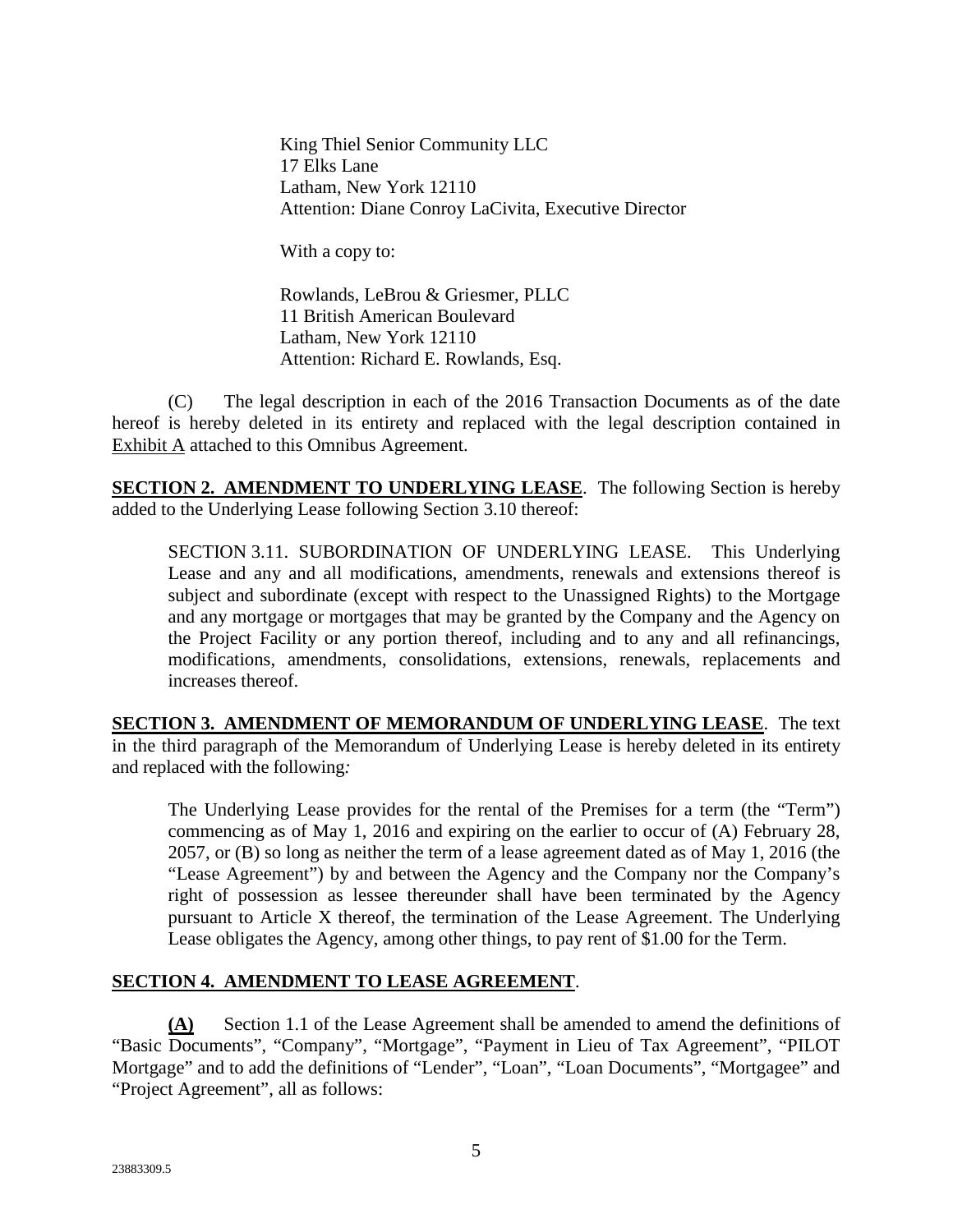"Assignment and Assumption Agreement" means the Omnibus Assignment and Assumption Agreement dated March 21, 2022 (the "Assignment and Assumption Agreement") by and between Colonie Senior Service Centers, Inc. and the Company, and consented to by the Agency.

"Basic Documents" means the Underlying Lease, the Lease Agreement, the Payment in Lieu of Tax Agreement, the PILOT Mortgage, the Project Agreement, the Mortgage, the Subordination Agreement, the Assignment and Assumption Agreement and all other instruments and documents related thereto and executed in connection therewith, and any other instrument or document supplemental thereto, each as amended from time to time.

"Company" means King Thiel Senior Community LLC, a New York limited liability company duly organized and existing under the laws of the State of New York, and its successors and assigns, to the extent permitted pursuant to Section 8.4 of the Lease Agreement.

"HUD Mortgage" means the Consolidated, Modified and Extended Multifamily Mortgage, Assignment of Leases and Rents and Security Agreement (New York) (HUD-94000M) from the Company in favor of M&T Realty Capital Corporation dated March 21, 2022.

"Lender" shall mean a bank or other financial institution making a loan to the company, the proceeds of which will be used to finance the acquisition, construction, installation and equipping of the Project Facility, including any refinancing of the Project Facility.

"Loan" a loan made by a Lender to the Company to finance the construction, installation and equipping of the Project Facility, including any refinancing of the Project Facility.

"Loan Documents" means, collectively, a Mortgage, and any construction or permanent loan documents as may be reasonably requested by any Lender in connection with a Loan.

"Mortgage" means (i) one or more mortgages from the Agency and the Company to a Mortgagee, to be recorded in the Albany County Clerk's office contemporaneously with, or subsequent to the filing and recording of a memorandum of Lease Agreement, securing financing for the Project Facility, executed in accordance with this Lease Agreement, and (ii) the HUD Mortgage.

"Mortgagee" means one or more Lenders providing financing relative to the costs of construction, installation and equipping of the Project Facility, including any refinancing of the Project Facility.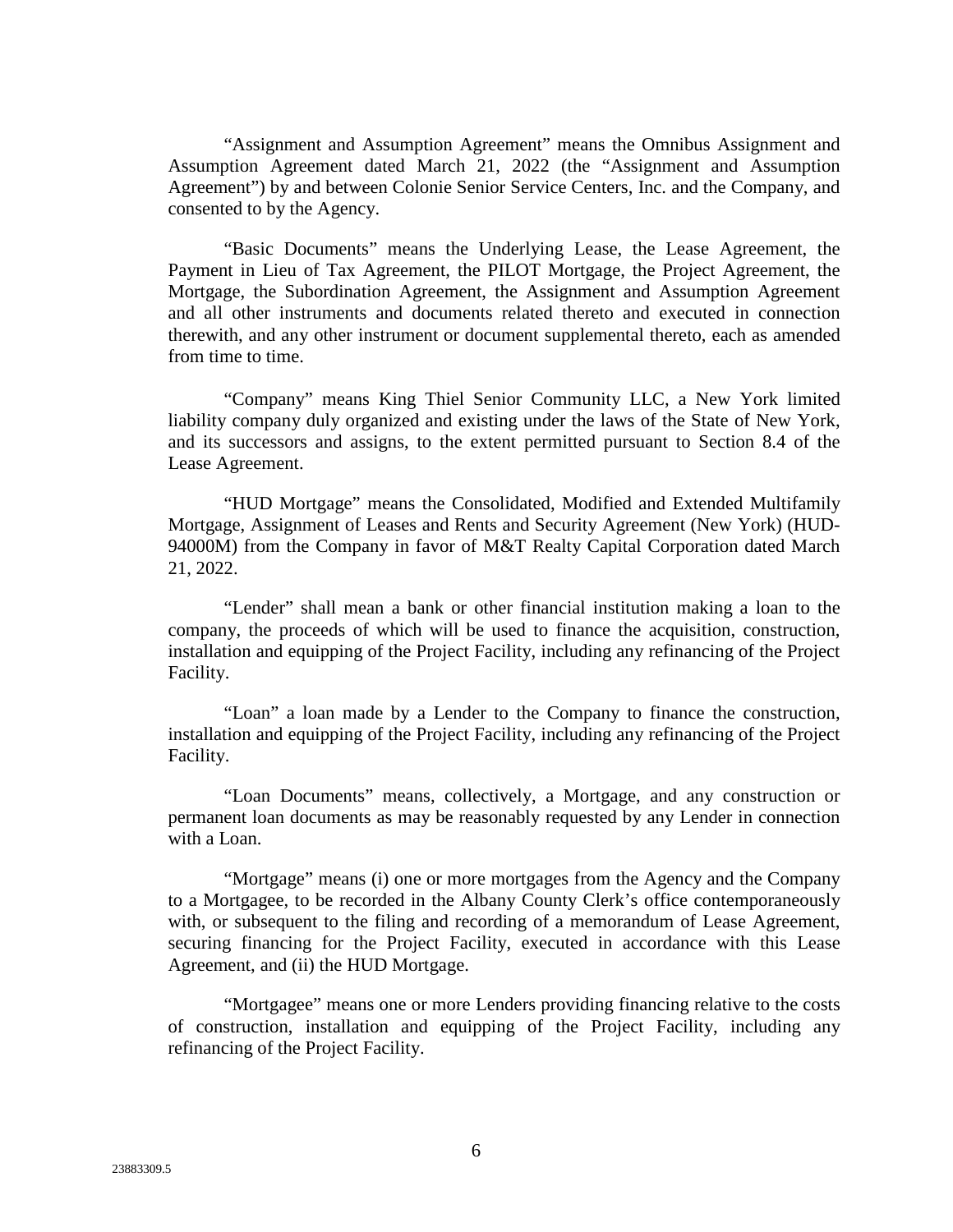"Payment in Lieu of Tax Agreement" means the Amended and Restated Payment in Lieu of Taxes Agreement dated as of March 1, 2022 between the Agency and the Company, as amended or supplemented from time to time.

"PILOT Mortgage" means the Amended and Restated PILOT Mortgage dated as of March 1, 2022 from the Company to the Agency to secure the Company's obligations under the Payment in Lieu of Tax Agreement, as such mortgage may be amended from time to time.

"Project Agreement" means the project agreement, dated as of March 1, 2022 by and between the Company and the Agency, as amended from time to time.

"Subordination Agreement" means the subordination agreement with respect to the Underlying Lease and this Lease Agreement made as of the  $21<sup>st</sup>$  day of March, 2022, by and among the Company, the Agency and the Lender, in connection with the HUD Mortgage.

**(B)** Section 2.2 of the Lease Agreement is hereby amended (i) to delete in their entirety paragraphs (A) and (B) and replace with the following paragraphs (A) and (B) and (ii) to add the following paragraph (I):

(A) The Company is a limited liability company duly organized and validly existing under the laws of the State, is qualified and authorized to do business in the State and all other jurisdictions in which its operations or ownership of Properties so require, and has the power to enter into this Lease Agreement and the other Basic Documents to which the Company is a party and to carry out its obligations hereunder and thereunder. By proper action of its members, the Company has been duly authorized to execute, deliver and perform this Lease Agreement and the other Basic Documents to which the Company is a party.

(B) Neither the execution and delivery of this Lease Agreement or the other Basic Documents to which the Company is a party, the consummation of the transactions contemplated hereby and thereby nor the fulfillment of or compliance with the provisions of this Lease Agreement or the other Basic Documents to which the Company is a party will (1) conflict with or result in a breach of any of the terms, conditions or provisions of the Company's articles of organization or operating agreement or any other restriction, order, judgment, agreement or instrument to which the Company is a party or by which the Company or any of its Property is bound, or constitute a default by the Company under any of the foregoing, or result in the creation or imposition of any Lien of any nature upon any Property of the Company under the terms of any such instrument or agreement, other than the Permitted Encumbrances, (2) require consent (which has not been heretofore received) under any restriction, agreement or instrument to which the Company is a party or by which the Company or any of its Property may be bound or affected, or (3) require consent (which has not been heretofore obtained) under or conflict with or violate any existing law, rule, regulation judgment, order, writ, injunction or decree of any government, governmental instrumentality or court (domestic or foreign) having jurisdiction over the Company or any of the Property of the Company.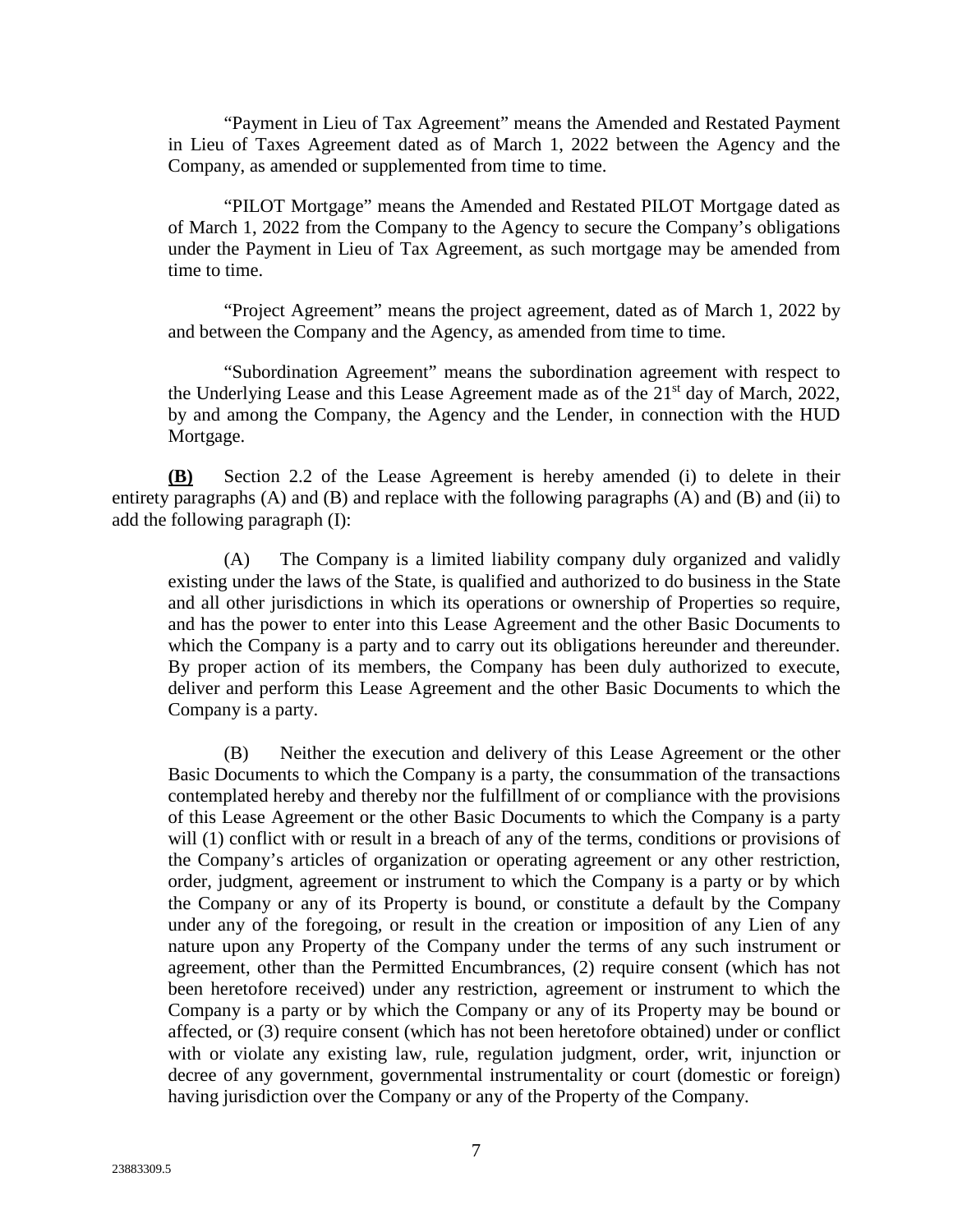(I) The Company covenants that the Company shall determine whether the Project is a "covered project" pursuant to Section 224-a of Article 8 of the New York Labor Law and, if applicable, the Company shall comply with Section 224-a of Article 8 of the New York Labor Law; and the Company further covenants that the Company shall provide such evidence of the foregoing as requested by the Agency

**(C)** The following Section is hereby added to the Lease Agreement following Section 3.5 therein:

SECTION 3.6. PUBLIC AUTHORITIES LAW REPRESENTATIONS. The parties hereto hereby acknowledge and agree that the Project Facility and the interest therein to be conveyed by this Lease Agreement are not "Property" as defined in Article 9, Title 5- A of the Public Authorities Law of the State because the Project Facility and the interests therein are securing the financial obligations of the Company. The Project Facility and the interests therein secure the obligations of the Company to the Agency under the Payment in Lieu of Tax Agreement and this Lease Agreement, including the Company's obligation to acquire, construct, equip and maintain the Project Facility on behalf of the Agency and the Company's obligation to indemnify and hold harmless the Agency.

**(D)** Section 4.1 of the Lease Agreement is hereby amended (i) to delete Paragraph (E) in in its entirety and replaced with the following Paragraph (E) and (ii) to add the following Paragraph (H):

(E) To the extent required by Applicable Law, the Company, on its own behalf or as agent of the Agency (as applicable), will cause (1) compliance with the requirements of Article 8 of the State Labor Law, and (2) any contractor, subcontractor and other person involved in the acquisition, construction and installation of the Project Facility to comply with Article 8 of the State Labor Law. The covenant in this subsection is not intended as a representation that Article 8 of the State Labor Law applies to the Project.

(H) In accordance with Section 224-a(8)(d) of Article 8 of the New York Labor Law, the Agency has identified that the "financial assistance" (within the meaning of Section 858 of the General Municipal Law) requested by the Company in the approximate amount of **\$4,788,156**, consisting of real property tax exemption benefits of approximately \$4,788,156 of the "Additional Financial Assistance" as approved by the Agency pursuant to a resolution of the Agency adopted July 19, 2021 (the remaining request for mortgage recording tax exemption having been rescinded by the Company), constitutes "public funds" within the meaning of Section 224-a(2)(b) of Article 8 of the New York Labor Law and such funds are not excluded under Section 224-a(3) of Article 8 of the New York Labor Law. The Agency hereby notifies the Company of the Company's obligations under Section 224-a(8)(a) of Article 8 of the New York Labor Law. Notwithstanding anything herein to the contrary, the amount of real property tax exemption benefits comprising the financial assistance reflects the total estimated real property tax exemptions for the Project Facility (which constitute those taxes that would have been paid if the Project Facility were on the tax rolls and not subject to the straight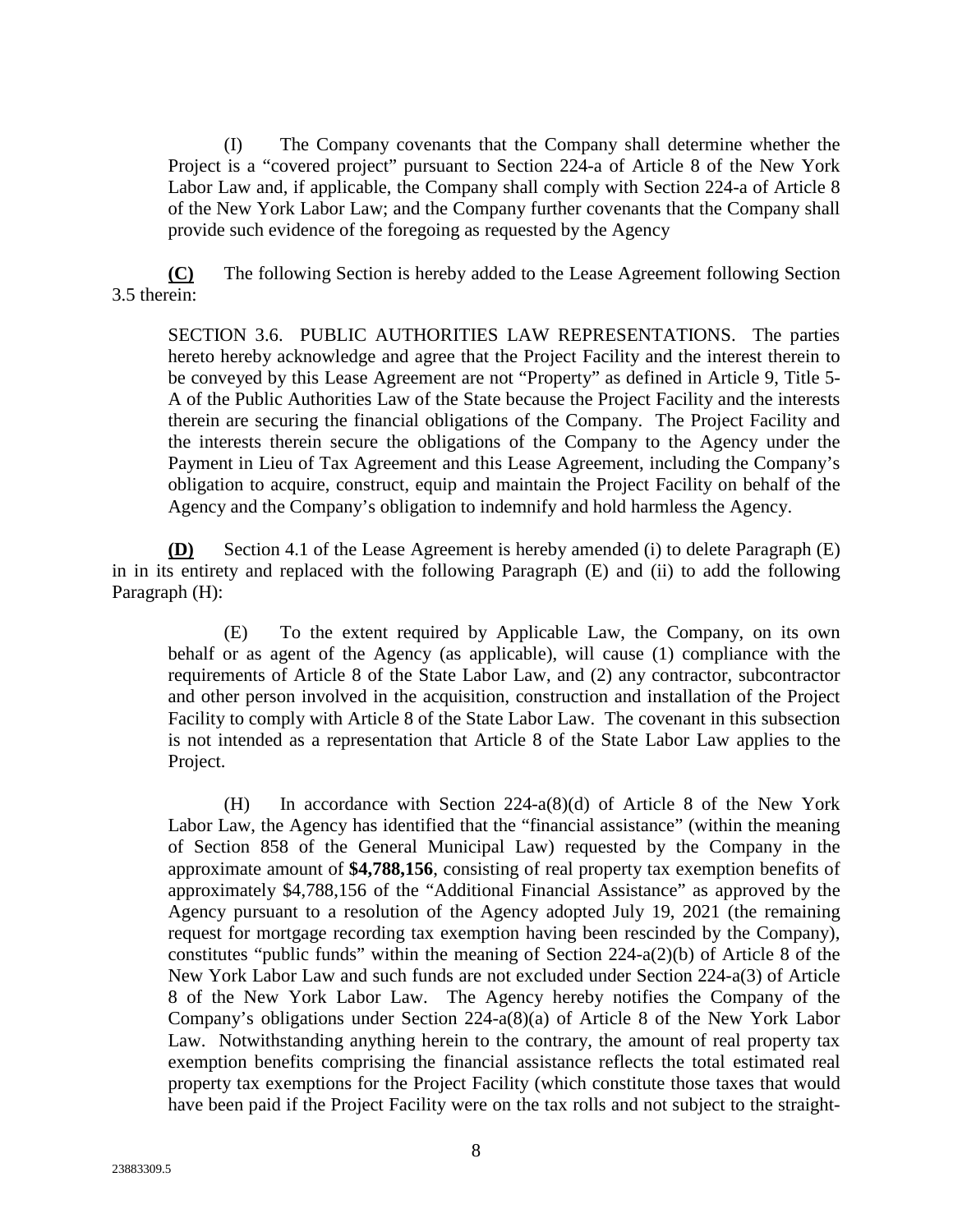lease documents) of approximately \$5,608,937 less the payments in lieu of taxes of \$820,781 to be made by the Company to the affected tax jurisdictions with respect to the Project Facility during the term of this Lease Agreement. The approximate amount of estimated real property tax exemptions are estimated based on an assumed assessed value of the Project Facility and assumed future tax rates of the affected tax jurisdictions. The actual amount of real property tax abatement benefit is subject to change over the term of this Lease Agreement depending on any changes to assessed value and/or tax rates of the affected taxing jurisdictions.

**(E)** Paragraph (B) of Section 5.2 of the Lease Agreement is hereby deleted in in its entirety and replaced with the following:

(B) Except as otherwise provided in Article X hereof, the leasehold estate created hereby shall terminate on the earlier to occur of (1) February 28, 2057 or (2) the date that this Lease Agreement shall terminate pursuant to Article X or Article XI hereof.

**(F)** Paragraph (A) of Section 6.4 of the Lease Agreement is hereby deleted in in its entirety and replaced with the following:

(A) ADDITIONAL PROVISIONS RESPECTING INSURANCE. (A) All insurance required by Section 6.3 hereof shall be procured and maintained in financially sound and generally recognized responsible insurance companies selected by the Company and authorized to write such insurance in the State and satisfactory and having a Best rating satisfactory to the Agency. Such insurance may be written with deductible amounts comparable to those on similar policies carried by other companies engaged in businesses similar in size, character and other respects to those in which the Company is engaged. All policies evidencing such insurance shall name the Company as insured and the Agency as additional insured, as their interests may appear, and provide for at least thirty (30) days' written notice to the Company and the Agency prior to cancellation, lapse, reduction in policy limits or material change in coverage thereof. The policy evidencing the insurance required by Section 6.3(C) hereof shall name the Agency as an additional insured on a primary and noncontributory basis with any coverage held by the Agency, if any. All insurance required hereunder shall be in form, content and coverage satisfactory to the Agency. Certificates and policies satisfactory in form and substance to the Agency to evidence all insurance required hereby shall be delivered to the Agency on or before the Closing Date. The Company shall deliver to the Agency on or before the first Business Day of each calendar year thereafter a certificate dated not earlier than the immediately preceding month reciting that there is in full force and effect, with a term covering at least the next succeeding calendar year, insurance in the amounts and of the types required by Sections 6.3 and 6.4 hereof. At least thirty (30) days prior to the expiration of any such policy, the Company shall furnish to the Agency evidence that the policy has been renewed or replaced, or is no longer required by this Lease Agreement.

**(G)** Section 8.2 of the Lease Agreement is hereby amended to add the following paragraphs (E) and (F):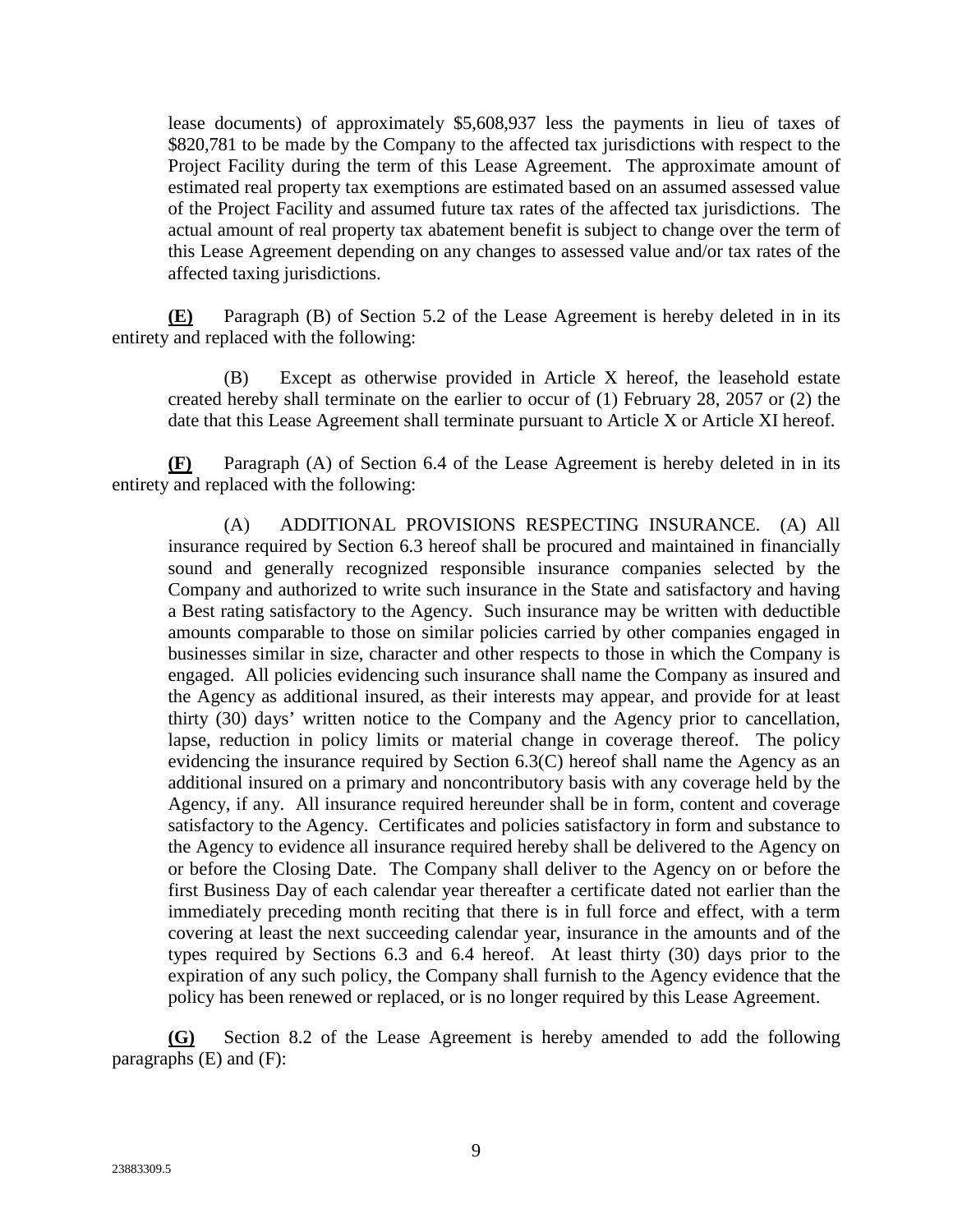(E) Notwithstanding anything contained in this Lease Agreement to the contrary, whenever the Company is obligated under this Lease Agreement to indemnify and hold harmless the Agency, its directors, members, officers, agents (except the Company), or employees, the Company shall be given prompt notice of any matter that arises requiring indemnification, but failure to give such notice shall not constitute a defense hereunder nor in any way impair the obligations of the Company under this Section provided that such failure does not materially prejudice the Company in its ability to defend the Agency or materially impair the Company defense. The Company shall have the right to defend the Agency its directors, members, officers, agents (except the Company), and employees, and provided the Company promptly and continuously thereafter defends the Agency, its directors, members, officers, agents (except the Company), and employees, no other attorney's fees of the Agency its directors, members, officers, agents (except the Company), and employees shall be payable by the Company.

(F) Notwithstanding the provisions of subsection (E) hereof, the Agency retains the right to defend itself in any action or actions covered by the indemnities in this Lease Agreement, which in the reasonable opinion of the Agency, its directors, members, officers, agents (except the Company), or employees, independent counsel is necessary to protect the interests of the Agency due to the failure or inability of the Company to defend the Agency consistent with contemporary legal standards. In any such defense of itself, the Agency shall select its own counsel, and any and all reasonable out-of-pocket costs of such defense, including, without limitation, reasonable attorney and disbursement fees, court costs, and litigation expenses shall be paid by the Company.

**(H)** Section 8.5 of the Lease Agreement is hereby deleted in in its entirety and replaced with the following:

SECTION 8.5. AGREEMENT TO PROVIDE INFORMATION. The Company agrees, whenever requested by the Agency, to provide and certify or cause to be provided and certified such information concerning the Company, its finances and other topics as the Agency from time to time reasonably considers necessary or appropriate, including, but not limited to, such information as to enable the Agency to make any reports required by law or governmental regulation. Without limiting the foregoing, the Company further agrees whenever requested by the Agency to provide and certify or cause to be provided and certified such information concerning the Company, its finances, its operations, its employment and its affairs necessary to enable the Agency to make any report required by law, governmental regulation, including, without limitation, any reports required by the Act or the Public Authorities Accountability Act of 2005 and the Public Authorities Reform Act of 2009, as amended from time to time, or any other reports required by the New York State Authorities Budget Office or the Office of the State Comptroller or any of the Basic Documents. Such information shall be provided within thirty (30) days following written request from the Agency.

**(I)** The following Section 8.12 is hereby added to the Lease Agreement:

SECTION 8.12. MORTGAGE. The Agency and the Company agree to grant a mortgage in the Project Facility to the extent financed with the proceeds of a loan to the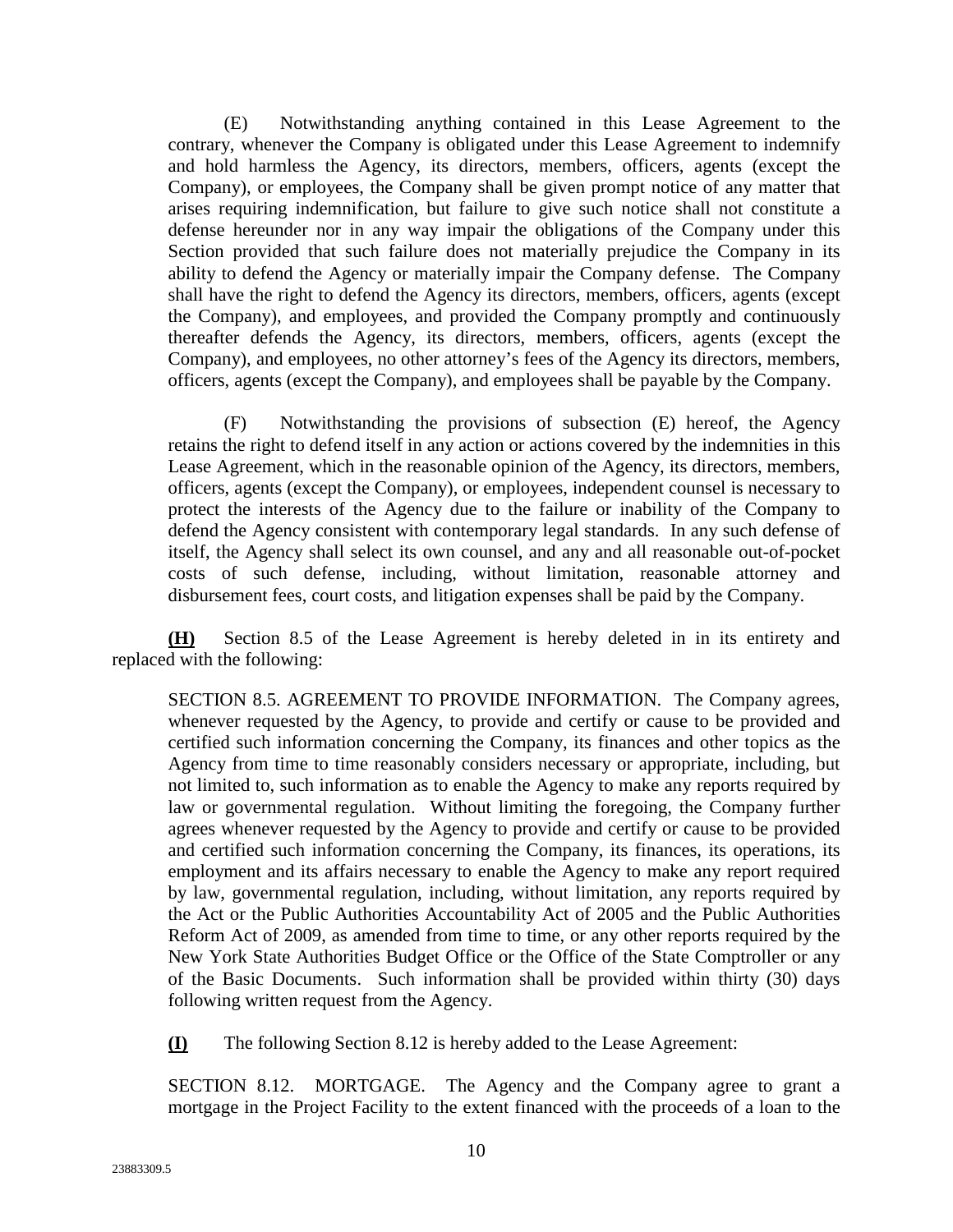lender of such loan (in which event the Lien thereby created shall be deemed a Permitted Encumbrance), if the mortgage is in a standard form and substance acceptable to the Agency in its sole and absolute discretion and pre-approved by the Agency (and the Agency agrees to not unreasonably withhold or delay its approval of such standard form mortgage) and if the mortgage contains the following provisions:

Section \_\_. No Recourse Against Agency. The general credit of the Agency is not obligated or available for the payment of the loan or any amount due and owing under the loan or the mortgage. The lender will not look to the Agency or any principal, member, director, officer or employee of the Agency with respect to the indebtedness evidenced by this mortgage or the loan documentation or any covenant, stipulation, promise, agreement or obligation contained herein or therein. In enforcing its rights and remedies under this mortgage or the loan documentation, the lender will look solely to the collateral covered by the security interest granted by this mortgage and/or the Company for the payment of the indebtedness secured by this mortgage or the loan documentation and for the performance of the provisions hereof or thereof. The lender will not seek a deficiency or other money judgment against the Agency or any principal, member, director, officer or employee of the Agency (except the Company) and will not institute any separate action against the Agency by reason of any default that may occur in the performance of any of the terms and conditions of this mortgage or the loan documentation. This agreement on the part of the lender shall not be construed in any way so as to effect or impair the lien of this mortgage or the lender's right to foreclose or collect hereunder as provided by law or construed in any way so as to limit or restrict any of the rights or remedies of the lender in any foreclosure or collection proceedings or other enforcement of payment of the indebtedness secured hereby out of and from the security given therefor. All covenants, stipulations, promises, agreements and obligations are the Agency's and not of any member, director, officer, employee or agent (except the Company) of the Agency in his or her individual capacity, and no recourse shall be had for the payment of the principal of any debt or interest thereon or for any claim based thereon or hereunder against any member, director, officer, employee or agent (except the Company) of the Agency or any natural person executing this mortgage on behalf of the Agency. No covenant contained herein shall be deemed to constitute a debt of the State of New York or the Town of Colonie, New York and neither the State of New York nor the Town of Colonie, New York shall be liable on any covenant contained herein, nor shall any obligations hereunder be payable out of any funds of the Agency.

No order or decree of specific performance with respect to any of the obligations of the Agency hereunder shall be sought or enforced against the Agency unless (1) the party seeking such order or decree shall first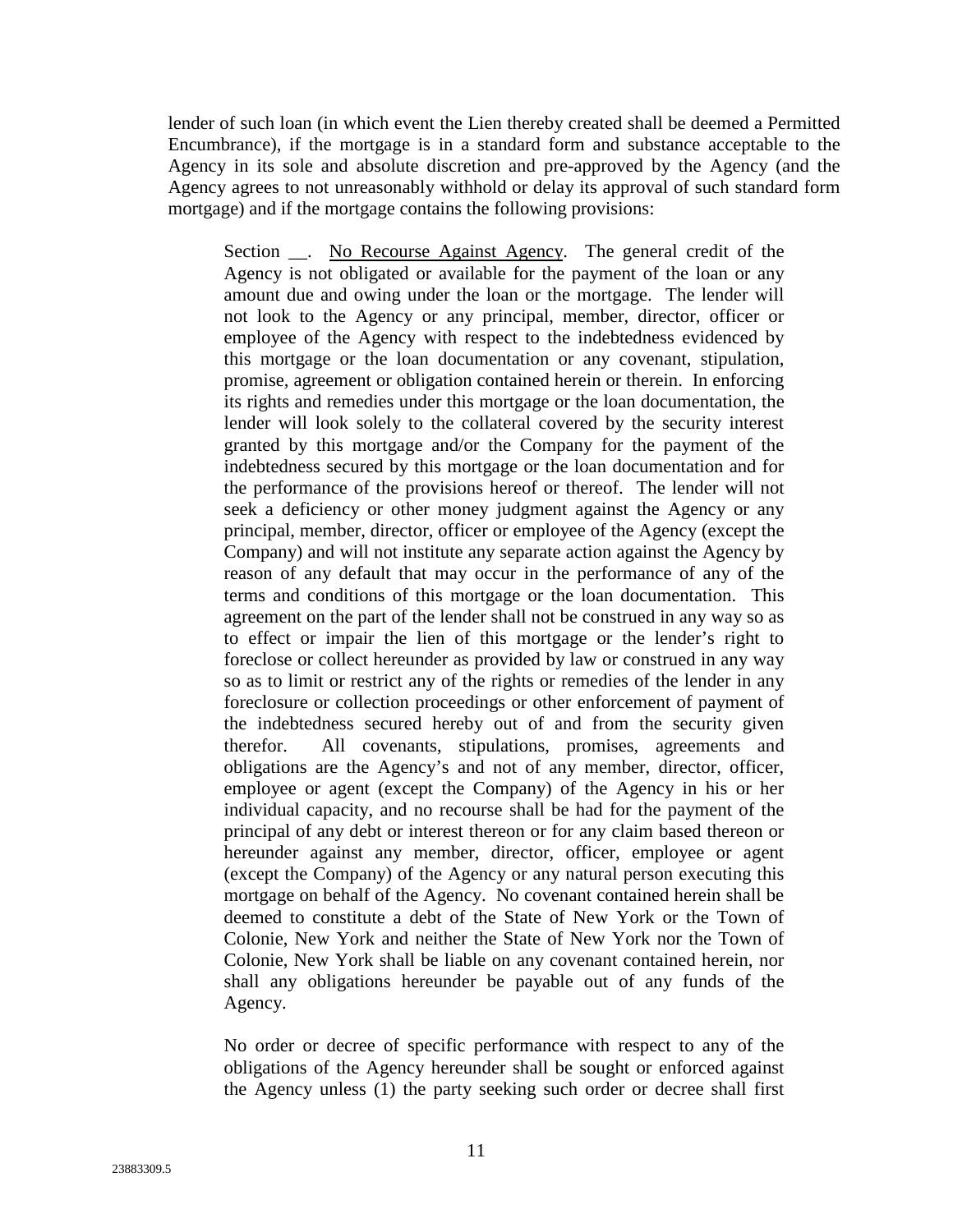have requested the Agency in writing to take the action sought in such order or decree of specific performance, and ten (10) days shall have elapsed from the date of receipt of such request, and the Agency shall have refused to comply with such request (or, if compliance therewith would reasonably be expected to take longer than ten days, shall have failed to institute and diligently pursue action to cause compliance with such request within such ten day period) or failed to respond within such notice period, (2) if the Agency refuses to comply with such request and the Agency's refusal to comply is based on its reasonable expectation that it will incur fees and expenses, the party seeking such order or decree shall have placed in an account with the Agency an amount or undertaking sufficient to cover such reasonable fees and expenses, and (3) if the Agency refuses to comply with such request and the Agency's refusal to comply is based on its reasonable expectation that it or any of its members, officers, agents (other than the Company) or employees shall be subject to potential liability, the party seeking such order or decree shall (a) agree to indemnify, defend and hold harmless the Agency and its members, officers, agents (other than the Company) and employees against any liability incurred as a result of its compliance with such demand, and (b) if requested by the Agency, furnish to the Agency satisfactory security to protect the Agency and its members, officers, agents (other than the Company) and employees against all liability expected to be incurred as a result of compliance with such request.

Section \_\_\_. Hold Harmless Provisions. (a) The Company agrees that the Agency, its directors, members, officers, agents (except the Company) and employees shall not be liable for and agrees to defend, indemnify, release and hold the Agency, its directors, members, officers, agents (except the Company) and employees harmless from and against any and all (i) liability for loss or damage to property or injury to or death of any and all persons that may be occasioned by, directly or indirectly, any cause whatsoever pertaining to the Project Facility or arising by reason of or in connection with the use thereof or under this mortgage or any of the loan documentation, or (ii) liability arising from or expense incurred by the Agency's acquisition, installation, owning, leasing or financing of the Project Facility, including without limiting the generality of the foregoing, all claims arising from the breach by the Company of any of its covenants contained herein or under any of the loan documentation and all causes of action and reasonable attorneys' fees (whether by reason of third party claims or by reason of the enforcement of any provision of the mortgage (including, without limitation, this Section)) and any other expenses incurred in defending any claims, suits or actions which may arise as a result of the foregoing, provided that any such losses, damages, liabilities or expenses of the Agency are not incurred or do not result from the gross negligence or intentional or willful wrongdoing of the Agency or any of its directors, members, officers, agents (except the Company) or employees.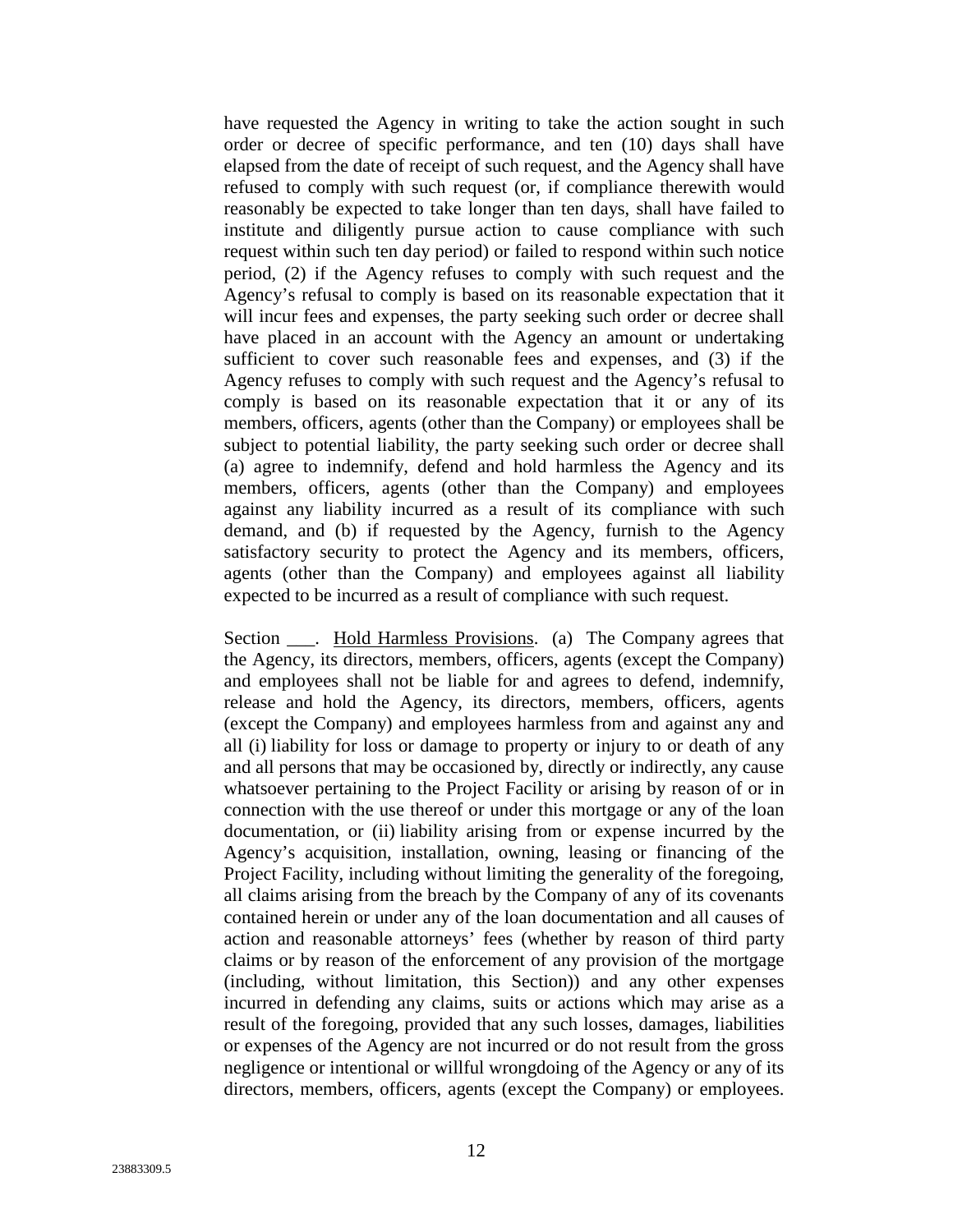The foregoing indemnities shall apply irrespective of the breach of a statutory obligation on the part of the Agency, or any of its members, directors, officers, agents, or employees or the application of any rule of comparative or apportioned liability. The foregoing indemnities are limited only to the extent of any prohibitions imposed by law, and upon the application of such prohibition by the final judgment or decision of a competent court of law, the remaining provisions of these indemnities shall remain in full force and effect.

(b) Notwithstanding any other provisions of this mortgage, the obligations of the Company pursuant to this Section \_\_\_ shall remain in full force and effect after the satisfaction of this mortgage until the expiration of the period stated in the applicable statute of limitations during which a claim, cause of action or prosecution relating to the matters herein described may be brought and payment in full or the satisfaction of such claim, cause of action or prosecution relating to the matters herein described and the payment of all reasonable expenses and charges incurred by the Agency, or its respective members, directors, officers, agents (except the Company) and employees, relating to the enforcement of the provisions herein specified.

(c) In the event of any claim against the Agency or its members, directors, officers, agents (except the Company) or employees by any employee or contractor of the Company or anyone directly or indirectly employed by any of them or anyone for whose acts any of them may be liable, the obligations of the Company hereunder shall not be limited in any way by any limitation on the amount or type of damages, compensation, disability benefits or other employee benefit act.

(d) Notwithstanding anything contained in this mortgage to the contrary, whenever the Company is obligated under this mortgage to indemnify and hold harmless the Agency, its directors, members, officers, agents (except the Company), or employees, the Company shall be given prompt notice of any matter that arises requiring indemnification, but failure to give such notice shall not constitute a defense hereunder nor in any way impair the obligations of the Company under this Section provided that such failure does not materially prejudice the Company in its ability to defend the Agency or materially impair the Company's defense. The Company shall have the right to defend the Agency, its directors, members, officers, agents (except the Company), and employees, and provided the Company promptly and continuously thereafter defends the Agency, its directors, members, officers, agents (except the Company), and employees, no other attorneys' fees of the Agency, its directors, members, officers, agents (except the Company), and employees shall be payable by the Company.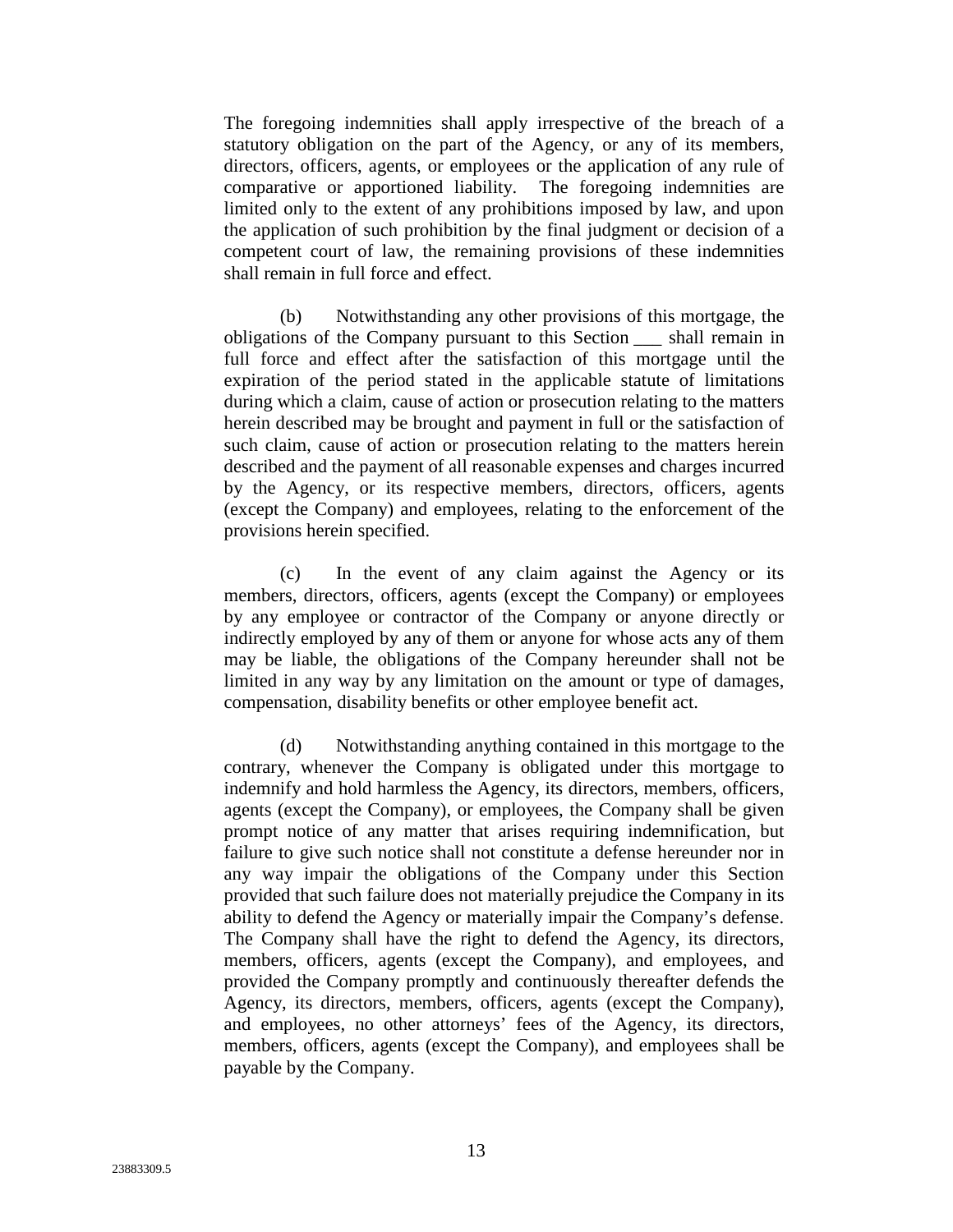(e) Notwithstanding the provisions of subsection (d) hereof, the Agency retains the right to defend itself in any action or actions covered by the indemnities in this mortgage, which in the reasonable opinion of the Agency, its directors, members, officers, agents (except the Company), or employees, independent counsel is necessary to protect the interests of the Agency due to the failure or inability of the Company to defend the Agency consistent with contemporary legal standards. In any such defense of itself, the Agency shall select its own counsel, and any and all reasonable out-of-pocket costs of such defense, including, without limitation, attorney and disbursement fees, court costs, and litigation expenses shall be paid by the Company.

Section\_\_\_\_. Termination of Lease Agreement. Upon the termination of the Lease Agreement for any reason whatsoever, and at the sole cost and expense of the Company, the lender shall prepare, execute and deliver to the Agency and the Company, and the Agency and the Company shall execute, any documents necessary to amend this mortgage to remove the Agency as a party hereto.

**(J)** The following Section 8.13 is hereby added to the Lease Agreement:

SECTION 8.13. FINANCING AND REFINANCING OF THE PROJECT FACILITY. Over the term of this Lease Agreement, the Agency, with prior approval of the Agency, agrees to reasonably cooperate with the Company in connection with any refinancing of the indebtedness encumbering the Project Facility. In connection with any refinancing by the Company of such indebtedness, the Agency will execute and deliver all such documents and/or instruments reasonably required by the Company's lender in connection with such refinancing, provided that such documents or instruments are those to which the Agency is typically a party; and further provided, that such documents or instruments include the Agency's standard non-recourse/special obligation language that is contained in Section 8.12, and further subject to the approval of the Agency and the Agency's legal counsel as to form and content of the document. In all cases any mortgage executed in accordance with this Section 8.13 shall be subordinate to the PILOT Mortgage. In all cases the Company shall pay any reasonable out-of-pocket expenses and fees of the Agency in connection with any refinancing of the Loan including, without limitation, any Agency administrative fee and any reasonable attorney's fees.

**(K)** Article XIII of the Lease Agreement is hereby deleted in in its entirety .

**SECTION 5. AMENDMENT OF MEMORANDUM OF LEASE AGREEMENT**. The text in the third paragraph of the Memorandum of Lease Agreement is hereby deleted in its entirety and replaced with the following*:* 

The Lease Agreement provides for the sublease (with an obligation to purchase) of the Project Facility by the Agency to the Company for a term commencing on the date of execution delivery of the Lease Agreement and terminating on the earlier to occur of (A)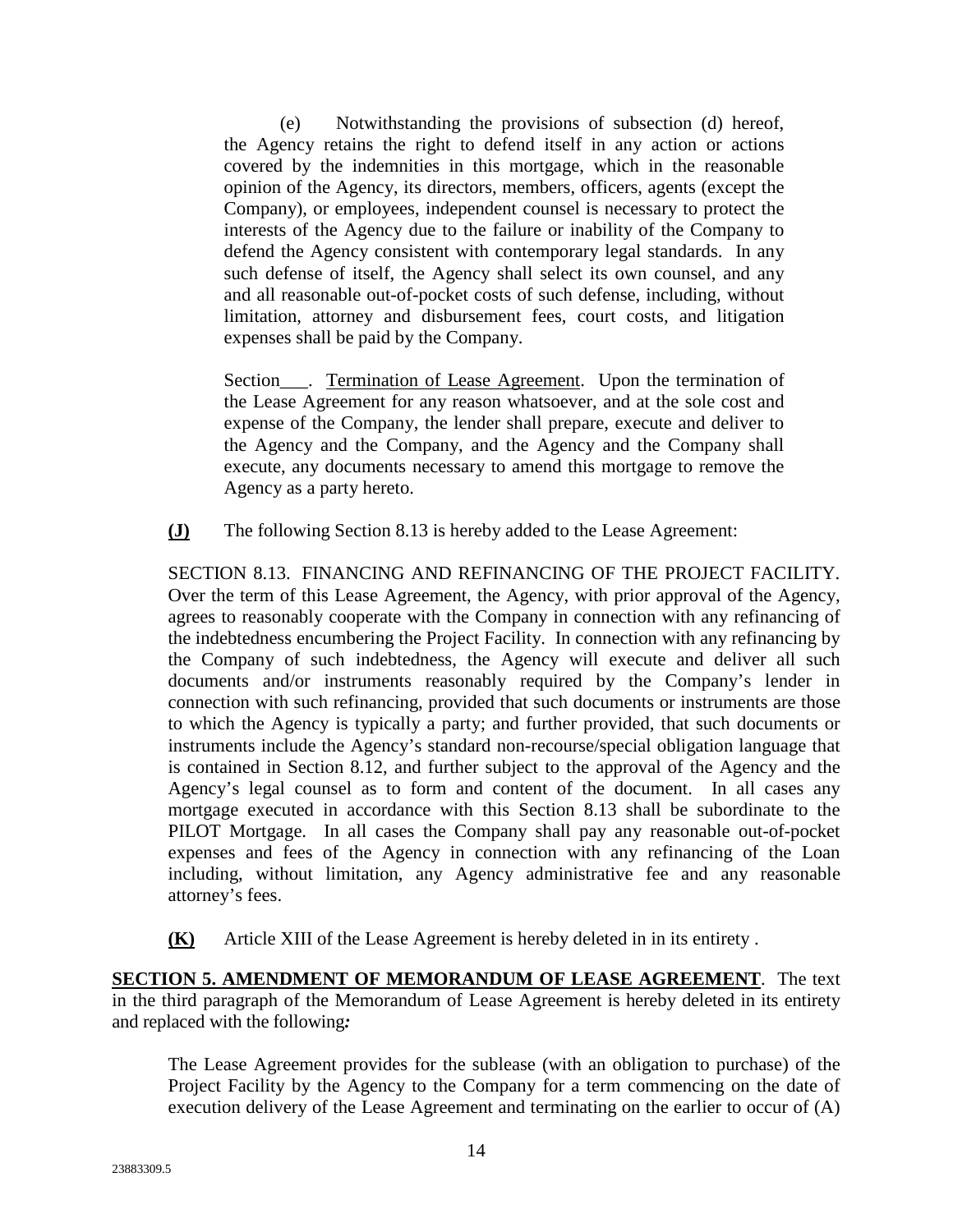February, 28, 2057, or (B) the date that the Lease Agreement shall be terminated pursuant to Article X thereof (entitled "Events of Default and Remedies") or Article XI thereof (entitled "Options and Obligation to Purchase").

**SECTION 6. REPRESENTATIONS BY COMPANY.** (A) The Company represents that (1) the Company has the legal authority to enter into this Omnibus Amendment, and (2) the Company has authorized the execution, delivery and performance of this Omnibus Amendment.

(B) The Company further represents that neither the execution and delivery of this Omnibus Amendment, the consummation of the transactions contemplated hereby and thereby nor the fulfillment of or compliance with the provisions of this Omnibus Amendment requires the approval of any governmental authority or will conflict with or result in a breach of any of the terms, conditions or provisions of or any restriction or any agreement or instrument to which the Company is a party or by which it is bound, or will constitute a default under any of the foregoing, or result in the creation or imposition of any lien of any nature whatsoever upon any of the properties of the Company under the terms of any such instrument or agreement.

(C) No Event of Default specified in any of the Basic Documents, as amended to the date hereof, has occurred and no event which with notice or lapse of time or both would become such an Event of Default has occurred and is continuing.

(D) Each of the representations of the Company set forth in each of the Basic Documents, as amended to the date hereof, is true and correct as of the date hereof.

**SECTION 7. PROVISIONS OF THIS OMNIBUS AMENDMENT CONSTRUED WITH BASIC DOCUMENTS**. All of the covenants, agreements and provisions of this Omnibus Amendment shall be deemed to be and construed as part of the applicable Basic Documents and vice versa to the same extent as if fully set forth verbatim therein and herein. In the event of any variation or inconsistency between any covenant, agreement or provision contained in this Omnibus Amendment and any covenant, agreement or provision contained in the applicable Basic Documents, the covenant, agreement or provision contained herein shall govern.

**SECTION 8. BASIC DOCUMENTS AS AMENDED TO REMAIN IN EFFECT**. Except as amended by this Omnibus Amendment, each of the Basic Documents shall remain in full force and effect and the terms and conditions thereof are hereby confirmed.

**SECTION 9. CAPITALIZED TERMS**. Capitalized terms used herein but not otherwise defined herein shall have the meaning set forth in the Lease Agreement.

S**ECTION 10. EXECUTION OF COUNTERPARTS**. This Omnibus Amendment may be executed in several counterparts, each of which shall be an original and all of which shall constitute but one and the same instrument.

[Remainder of page intentionally left blank]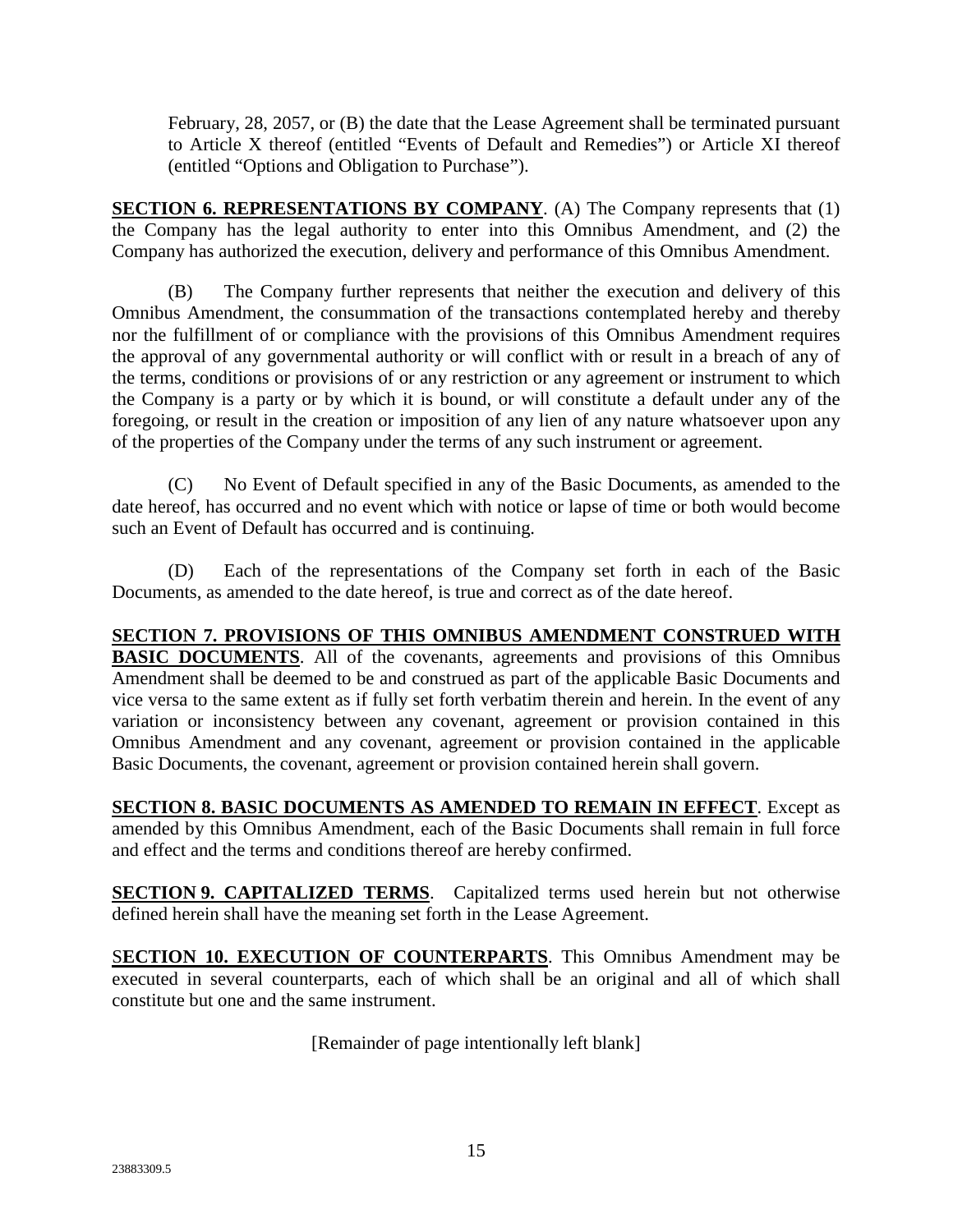IN WITNESS WHEREOF, the Company and the Agency have caused this Omnibus Amendment to Basic Documents to be executed in their respective names by their duly authorized representatives, all as of the date first above written.

## TOWN OF COLONIE INDUSTRIAL DEVELOPMENT AGENCY

BY: ohn Kearney Chairman

STATE OF NEW YORK  $\int$  SS.: COUNTY OF ALBANY

On the  $\mathbf{A}^{\prime\prime}$  day of March in the year 2022 before me, the undersigned, a notary public in and for the State of New York, personally appeared John Kearney, personally known to me or proved to me on the basis of satisfactory evidence to be the individual whose name is subscribed to the within instrument and acknowledged to me that he executed the same in his capacity, and that by his signature on the instrument, the individual, or the person upon behalf of which the individual acted, executed the instrument.

Melina C. Benal

Notary Public

MELISSA C BENNETT<br>NOTARY PUBLIC, STATE OF NEW YORK<br>NO. 028E6266734<br>QUALIFIED IN ALBANY COUNTY<br>COMMISSION EXPIRES 8/06/20:34

Signature Page to Omnibus Amendment to Basic Documents Page 1 of 2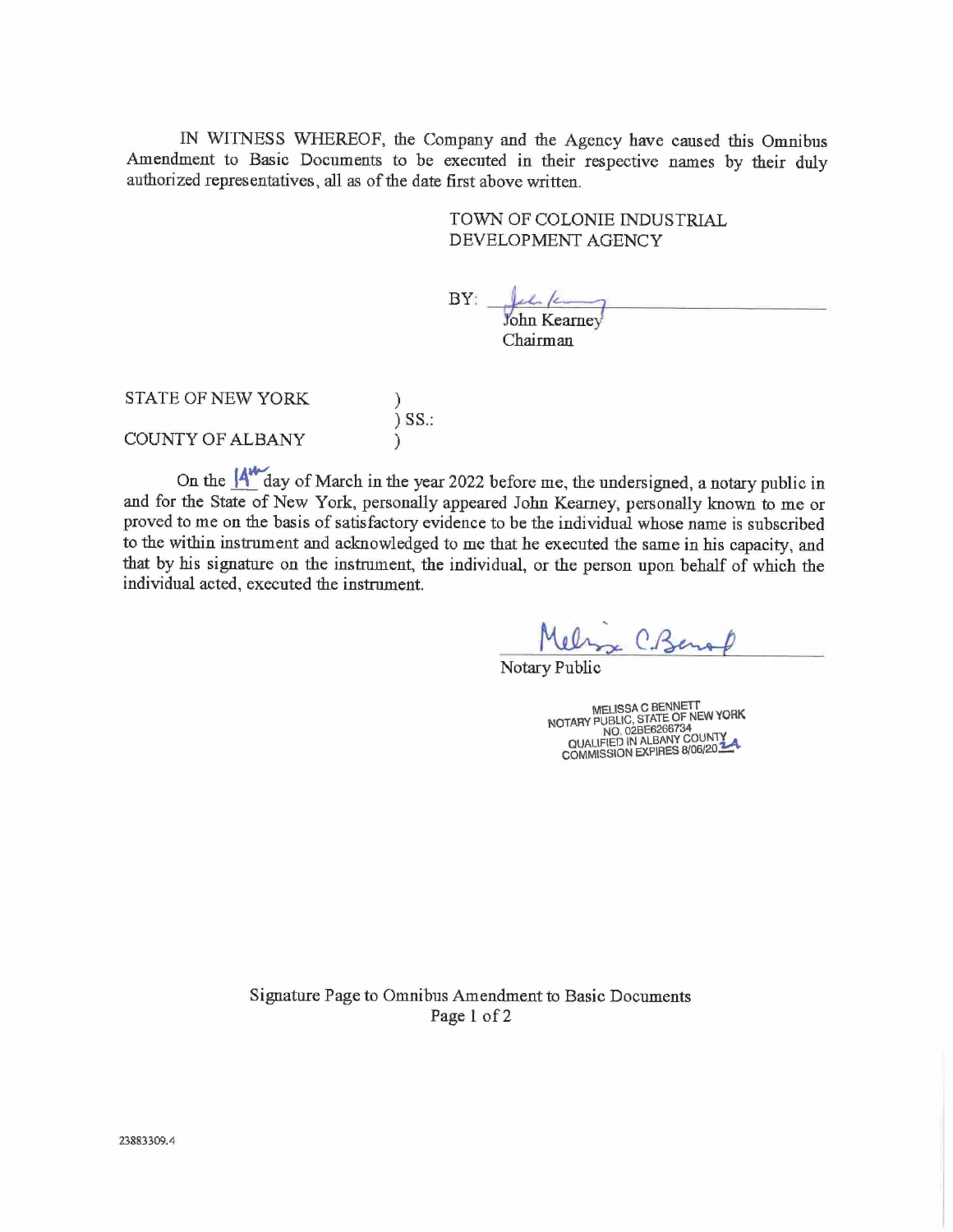## KING THIEL SENIOR COMMUNITY LLC

By: Colonie Senior Service Centers, Inc., a New York not-for-profit corporation, its sole Member

By:  $vc$ 'hristina Meier President

STATE OF NEW YORK ) SS.: COUNTY OF ALBANY

On the  $14^{\text{th}}$  day of March in the year 2022 before me, the undersigned, a notary public in and for the State of New York, personally appeared Christina Meier, personally known to me or proved to me on the basis of satisfactory evidence to be the individual whose name is subscribed to the within instrument and acknowledged to me that she executed the same in her capacity, and that by her signature on the instrument, the individual, or the person upon behalf of which the individual acted, executed the instrument.

Notary Public

Connor Brown Notary Public, State of New York No. 01I3R6369488 Qualified in Otsego County Commission Expires January 8, 20 26

Signature Page to Omnibus Amendment to Basic Documents Page 2 of 2